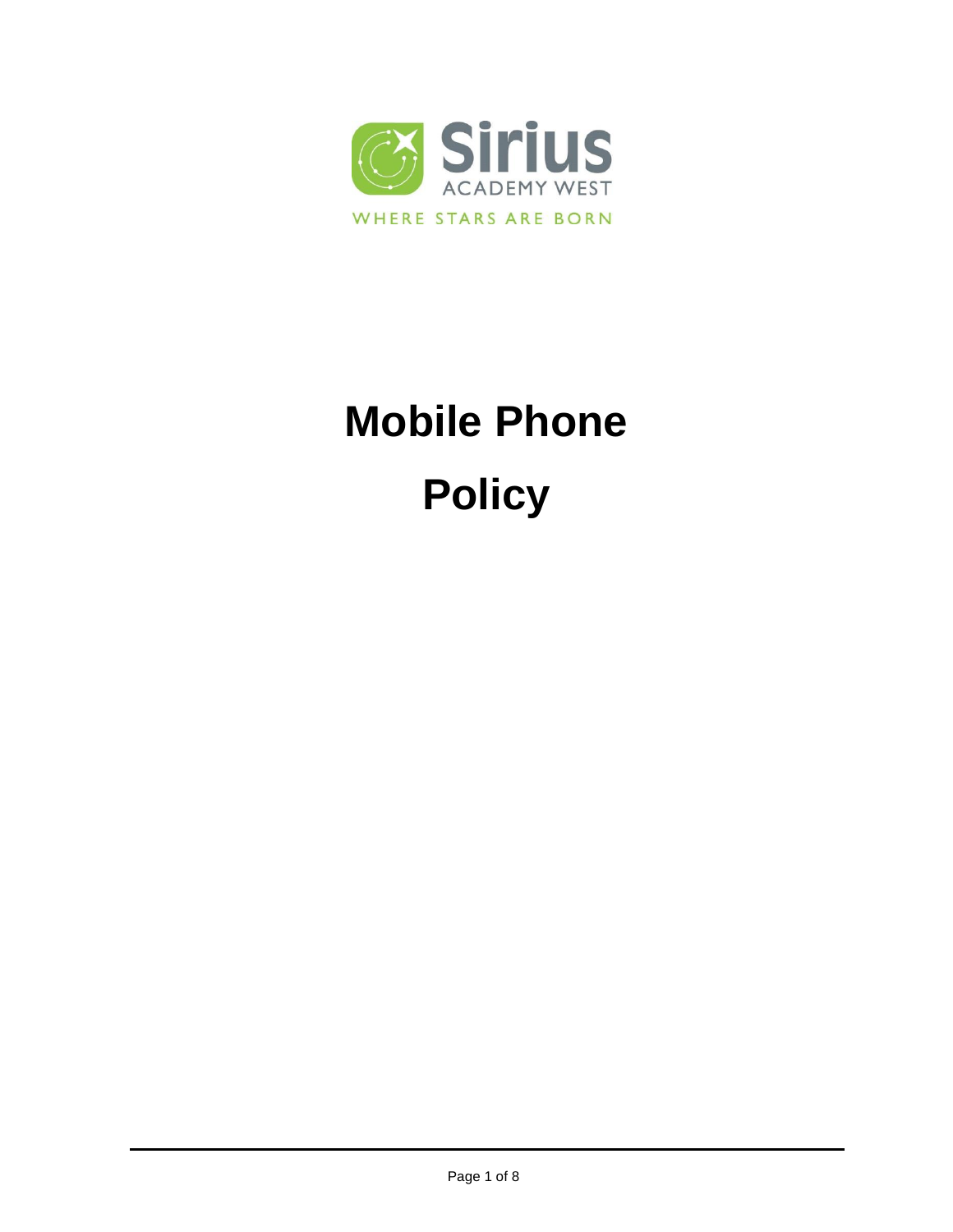## **Contents**

- **1. Introduction and aims – Page 3**
- **2. Use of mobile phones by staff – Page 3**
- **3. Use of mobile phones by parents, volunteers and visitors – Page 4**
- **4. Use of mobile phones by students and sanctions – Page 4**
- **5. Potential issues linked to mobile phones and other technology – Page 5**
- **6. Loss, theft or damage – Page 6**
- **7. Appendix 1 – Code of Conduct/Acceptable use agreement for pupils– Page 7**
- **8. Appendix 2 - General guidelines for safe mobile phone use – Page 8**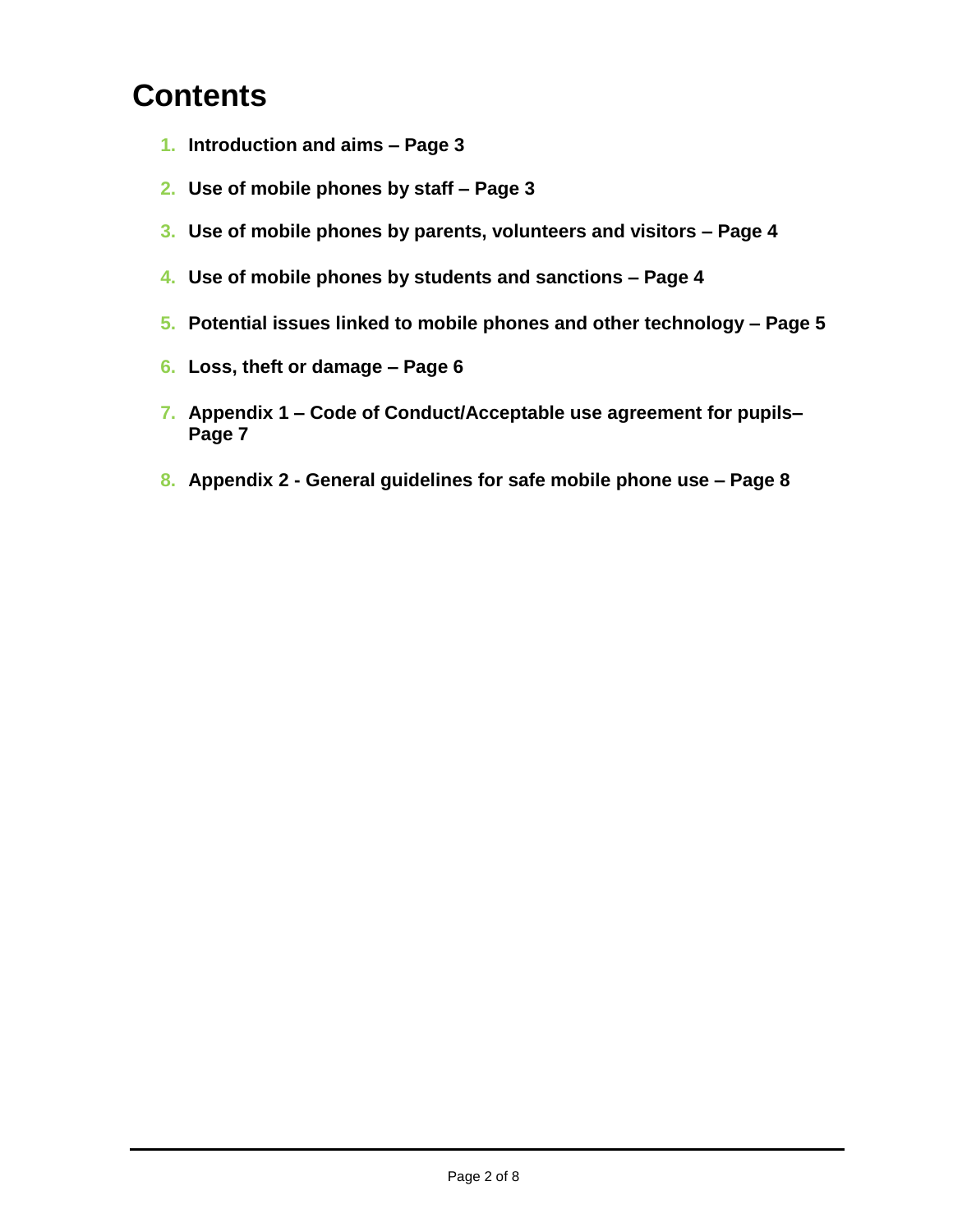#### **1. Introduction and aims**

- 1.1 At Sirius Academy West we recognise that mobile phones, including smart phones, are an important part of everyday life for our pupils, parents and staff, as well as the wider school community.
- 1.2 Our policy aims to:
	- Promote, and set an example for, safe and responsible phone use
	- Set clear guidelines for the use of mobile phones for pupils, staff, parents, visitors and volunteers
	- Support the other polices of the school, especially those related to child protection and behaviour
- 1.3 This policy also aims to address some of the challenges posed by mobile phones in school, such as:
	- Risks to child protection
	- Data protection issues
	- Potential for lesson disruption
	- Risk of theft, loss, or damage
	- Appropriate use of technology in the classroom

#### **2. Use of mobile phones by staff**

- 2.1 The Academy Behaviours policy states: Staff will model the 'Seen or Heard' policy by refraining from using phones in lesson time, in social spaces or in the presence of students**.**
- 2.2 Staff (including volunteers, contractors and anyone else otherwise engaged by the school) are not permitted to make or receive calls, or send texts, whilst in lesson time, in social spaces or in the presence of students. Use of personal mobile phones must be restricted to non-contact time, and to areas of the school where pupils are not present (such as the staff rooms).
- 2.3 There may be circumstances in which it is appropriate for a member of staff to have use of their phone during contact time. For instance:
	- For emergency mobile contact by their child, or their child's school
	- In the case of acutely ill dependents or family members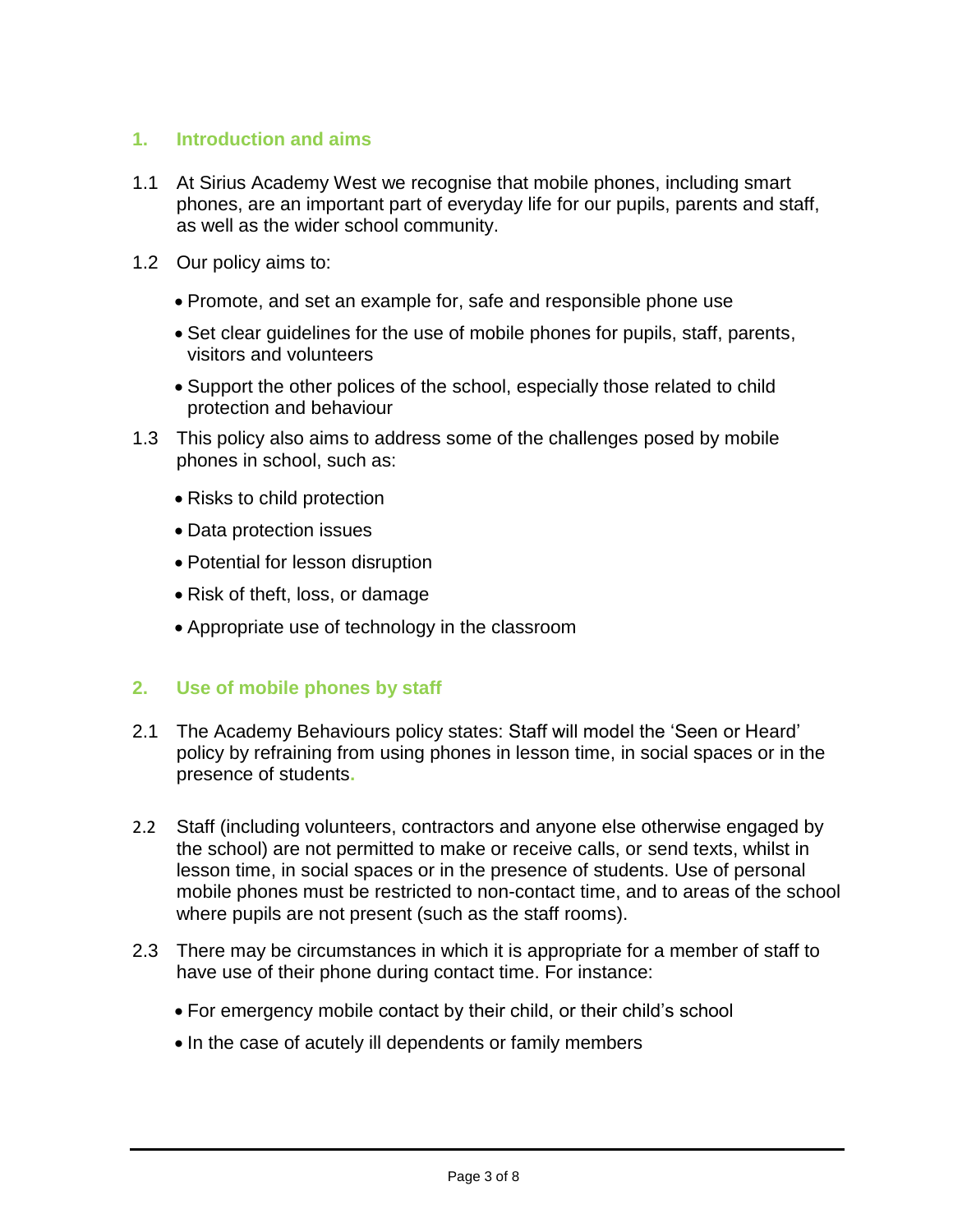- 2.4 The head teacher will decide on a case-by-basis whether to allow for special arrangements.
- 2.5 If special arrangements are not deemed necessary, school staff can use the school office number [01482 352939] as a point of emergency contact.
- 2.6 Staff must not use their personal mobile phones to process personal data, or any other confidential school information. (Further guidance regarding this area can be found in the school's data protection policy.)
- 2.7 More information can be found in the school's staff disciplinary policy, Code of Conduct/Handbook.

#### **3. Use of mobile phones by parents, volunteers and visitors**

- 3.1 The academy expects all staff visiting the school site to adapt the same 'Seen or Heard' policy. This includes parents, volunteers, contractors and governors.
- 3.2 Parents, visitors and volunteers (including governors and contractors) must adhere to this policy as they to staff if they are on the school site during the school day.

This means:

- Not taking pictures or recordings of pupils or of their own child
- Using any photographs or recordings for personal use only, and not posting on social media without consent
- Not using phones in lessons, or when working with pupils

#### **4. Use of mobile phones by students and sanctions**

- 4.1 Mobile phones, and all electronic devices, including earphones and smart watches must not be 'Seen or Heard' in the school building or during any outside lessons. If, for any reason, they need to be brought in to the school building, they must be turned off and kept in bags, out of sight, throughout the entire academy day. This includes break and lunch times.
- 4.2 Any student caught with any of these items on display, in the school building or during outdoor lessons, during the school day, will have it taken off them by a member of staff. It/they will be kept in a secure place in the school office, a record will be kept, and they must then be collected by an adult once the academy day has finished. If an adult is unable to collect the item then the student may collect it themselves at the end of school on the Friday of that week, unless it is a Friday when confiscation occurs, then the student cannot collect until the following Friday. (Schools are permitted to confiscate phones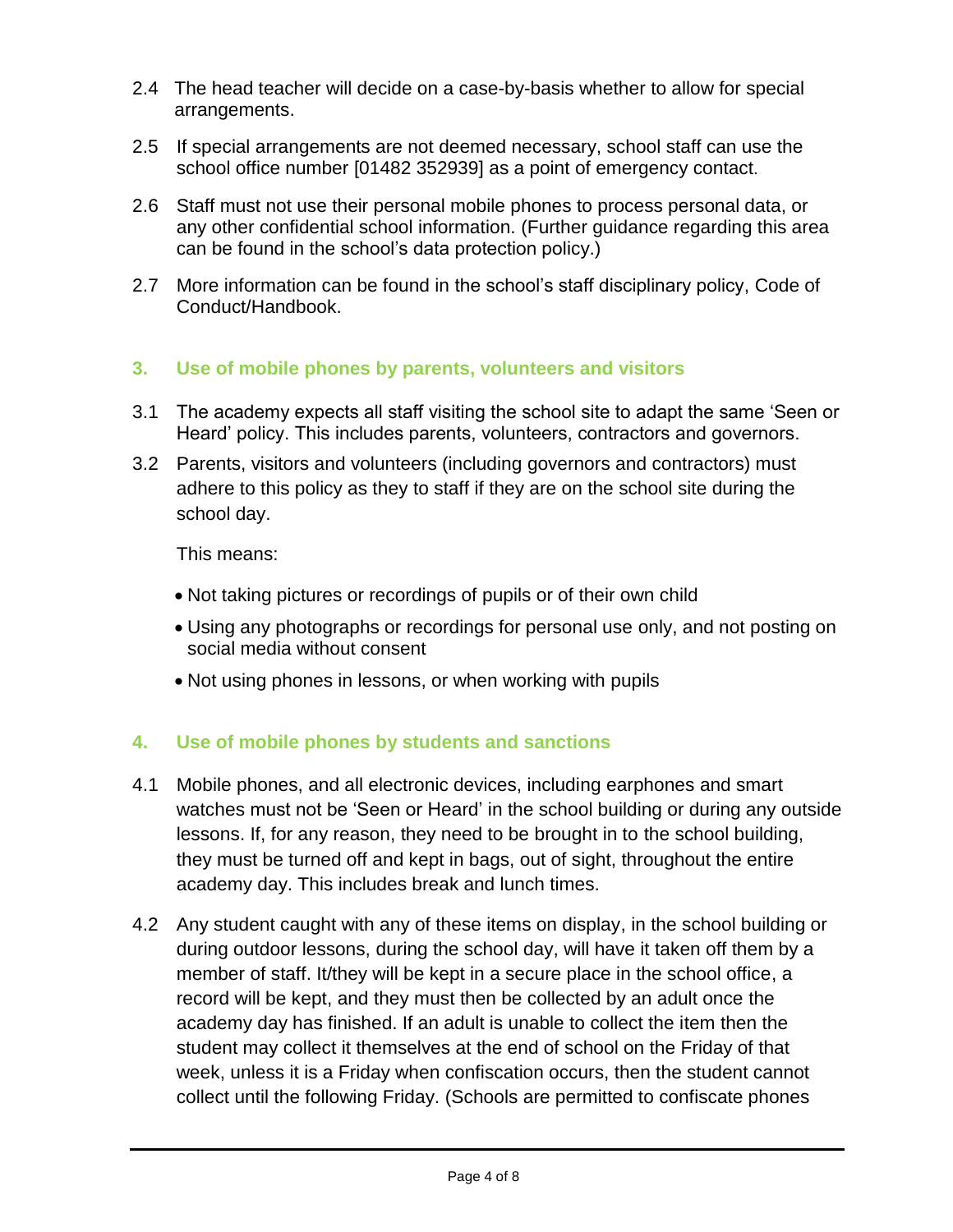from pupils under sections 91 and 94 of the Education and Inspections Act 2006)

- 4.3 If any student refuses to hand the items over then serious sanctions will be issued. The academy's Behaviour Management Policy (Point 23.3) will be adopted to deal with such incidents.
- 4.4 Any student who has an electronic device confiscated more than once in a week, will also complete a 4.15pm after school detention.
- **5. Potential issues linked to mobile phones and other technology**
- 5.1 Staff have the power to search pupils' phones, as set out in the [DfE's guidance](https://www.gov.uk/government/publications/searching-screening-and-confiscation)  [on searching, screening and confiscation.](https://www.gov.uk/government/publications/searching-screening-and-confiscation) The DfE guidance also allows staff to search a pupil's phone if they have reason to believe the phone contains pornographic images, or if it is being/has been used to commit an offence or cause personal injury.
- 5.2 Staff, pupils and parents should all understand what steps they should take if they find inappropriate content on a phone, or if they suspect inappropriate behaviour. Where possible, the safeguarding department or police should be notified.
- 5.3 Certain types of conduct, bullying or harassment can be classified as criminal conduct. The school takes such conduct extremely seriously, and will involve the police or other agencies as appropriate. This may occur outside of the school day. Such conduct includes, but is not limited to:
	- Sexting
	- Threats of violence or assault
	- Abusive calls, emails, social media posts or texts directed at someone on the basis of someone's ethnicity, religious beliefs or sexual orientation.

5.4 Parents and carers must be aware of the legal guidelines regarding young people and the use of social media. It is everyone's responsibility to keep children safe and prevent issues of concern. The diagram below states the age restrictions for the various types of social media: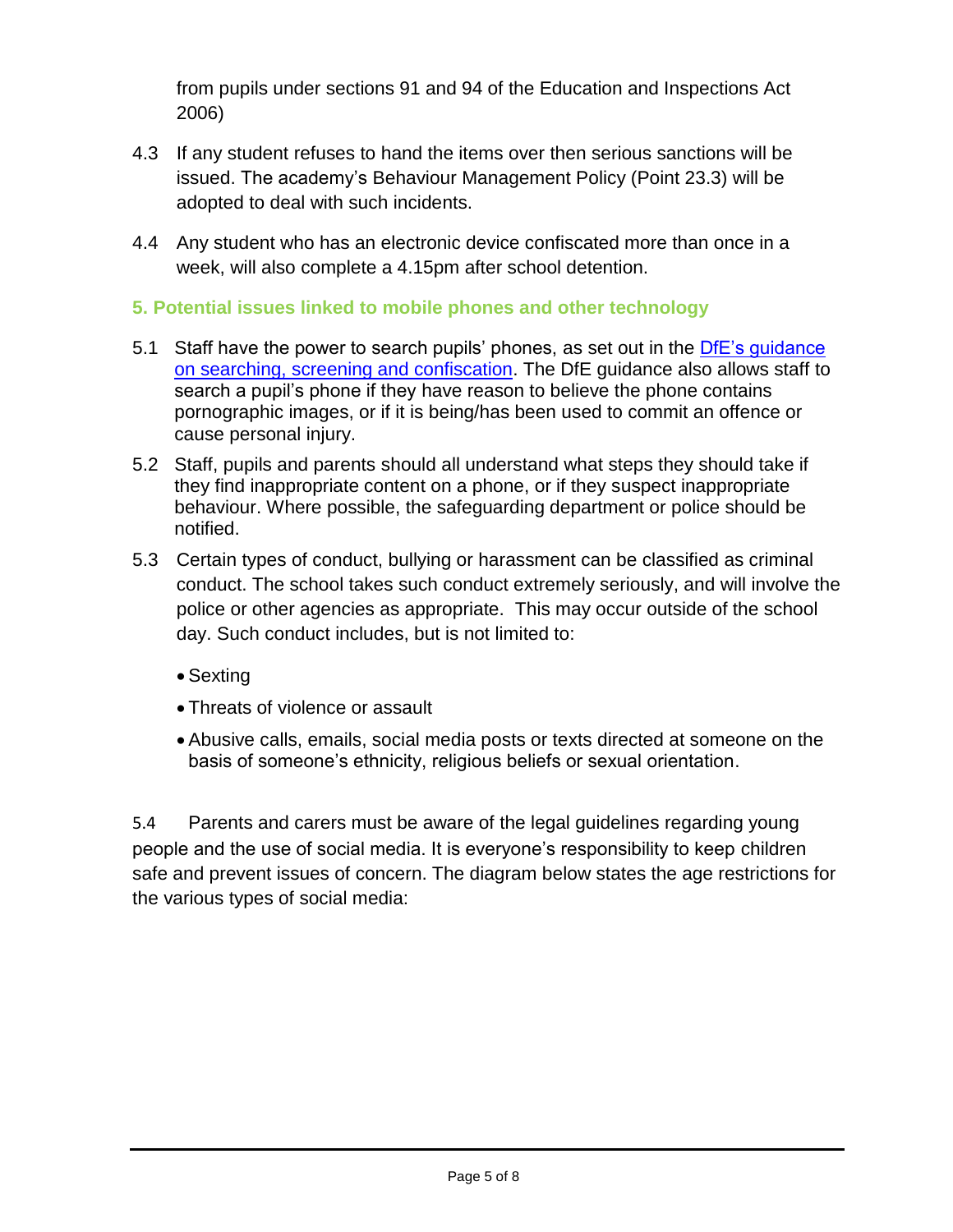

#### **6. Loss, theft or damage**

- 6.1 The school accepts no responsibility for mobile phones that are lost, damaged or stolen on school premises or transport, during school visits or trips, or while pupils are travelling to and from school.
- 6.3 Confiscated phones will be stored in school office, in a locked cabinet.

6.3 When confiscation occurs, this will be recorded centrally so the academy knows how many times this is happening.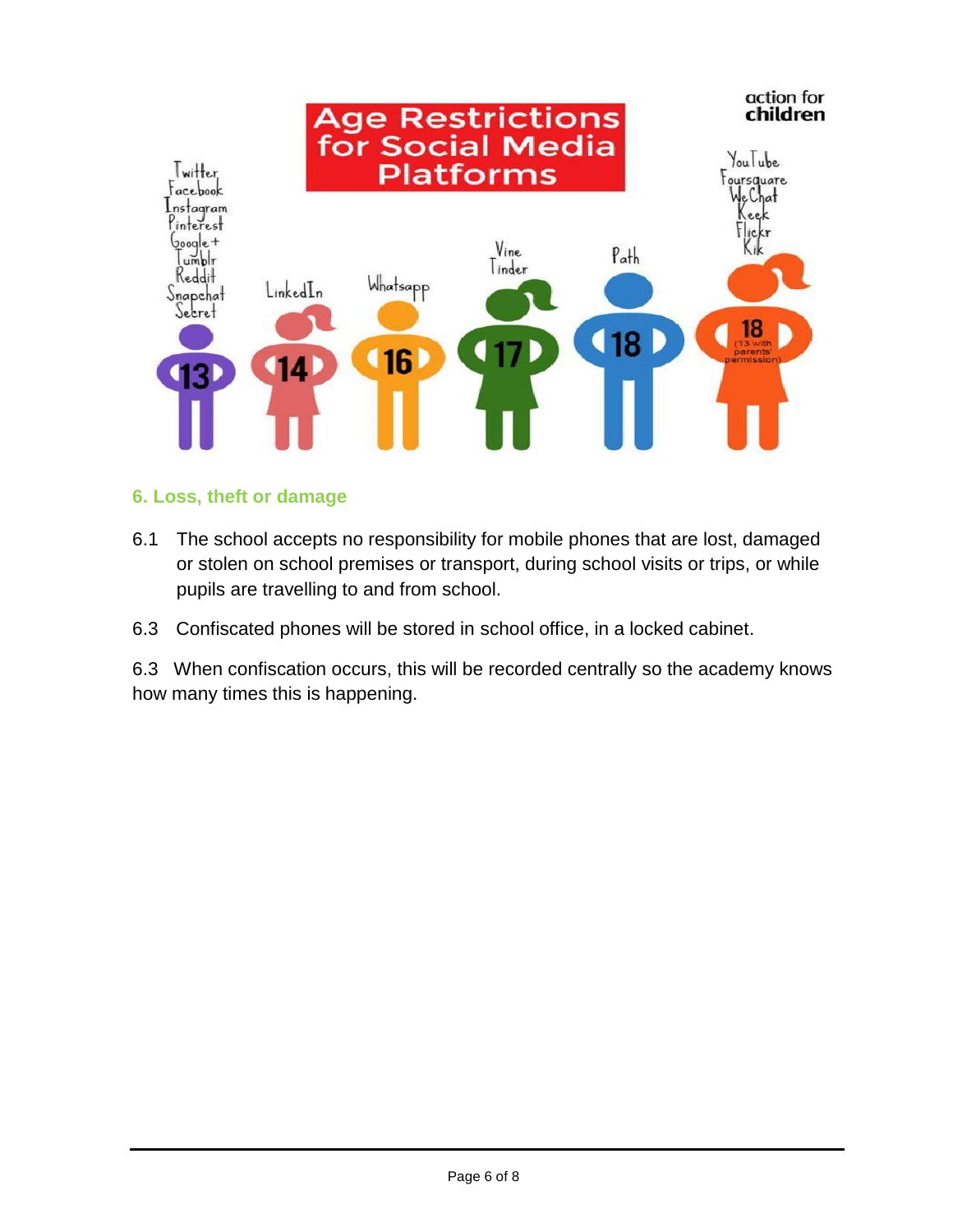### **7. Appendix 1 – Code of Conduct/acceptable use agreement for pupils**

You must obey the following rules if you bring your mobile phone to school:

- 1. You may not use your mobile phone, other technology and earphones within the school building, or during outdoor lessons, throughout the entire school day.
- 2. Mobile phones must be switched off (not just put on 'silent').You must adopt the 'Not Seen or Heard' rule.
- 3. The new rules prevent you from using your mobile phone in the toilets or changing rooms. This is to protect the privacy and welfare of other pupils.
- 4. The new rules prevent you from taking photos or recordings (either video or audio) of school staff or other pupils without their consent.
- 5. If you breach the mobile phone and other technology rule you must co-operate with staff hand the item over for confiscation.
- 6. If you have an item confiscated it can be collected by an adult that day, r by yourselves at the end of the school on the Friday of that week.